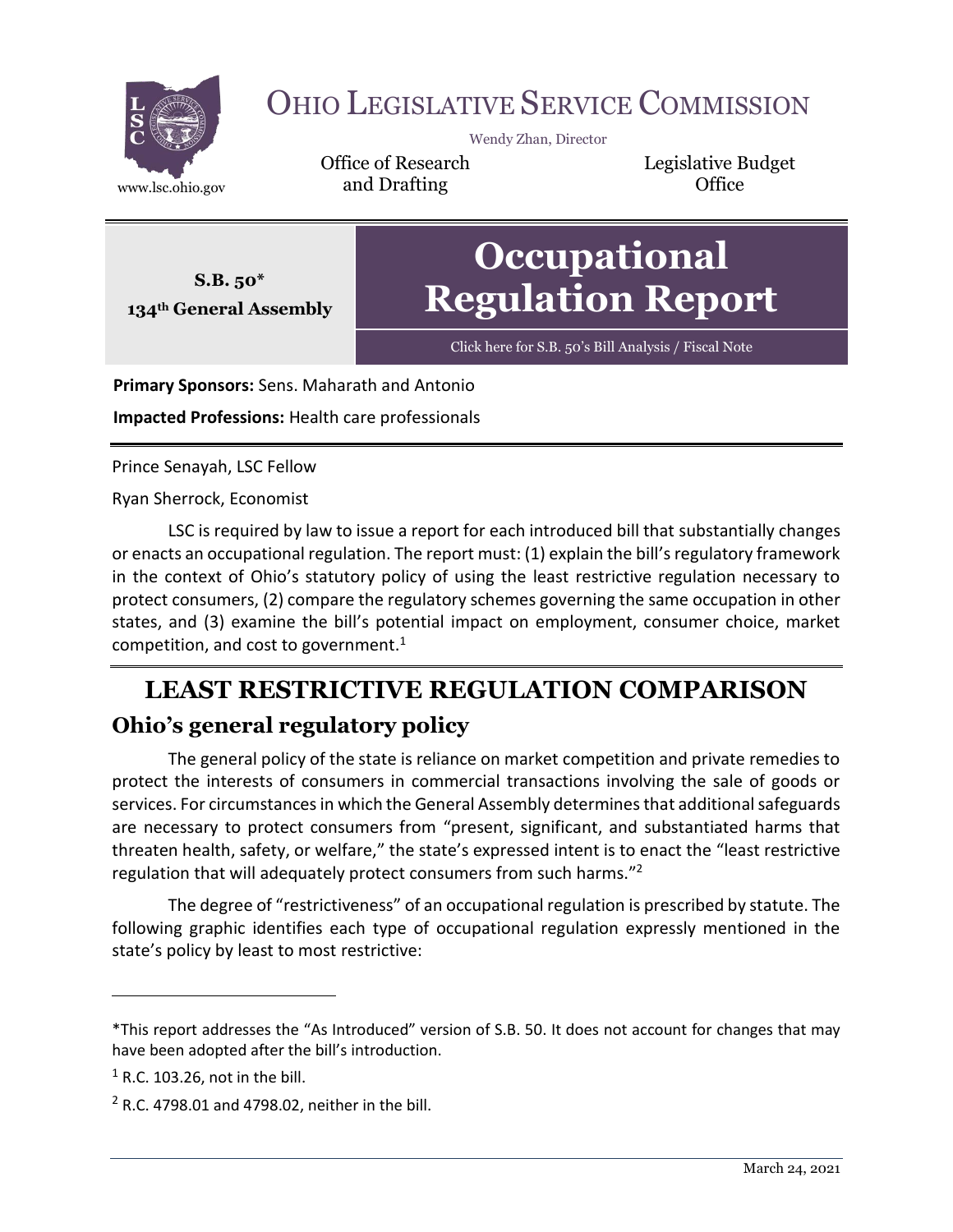

\*CSPL – The Consumer Sales Practices Law

By prohibiting a form of treatment for minor patients, S.B. 50 creates a new regulation of process for nurses, physicians, psychologists, counselors, social workers, chemical dependency professionals, and marriage and family therapists (referred to, collectively, by the bill as "health care professionals"). Health care professionals who currently utilize conversion therapy techniques would be required to either refrain from accepting minor patients or switch to an alternative form of treatment for those patients. This adjustment might be an obstacle for certain health care professionals; particularly those who specialize in conversion therapy.

### **Necessity of regulations**

At the time this report was completed, S.B. 50 had not yet received a first hearing in the Senate Health Committee. Therefore, the bill's sponsors (Senator Maharath and Senator Antonio) had not yet provided a direct statement as to their intent in proposing the regulation. Generally, it appears that the bill would decrease the likelihood of a minor patient receiving conversion therapy from a health care professional.

#### **Restrictiveness of regulations**

The state's policy does not provide specific guidance as to when a regulation of process is the best means of protecting the health, safety, and welfare of consumers. However, the policy as a whole suggests that regulations of process are the most preferred method of regulation when market competition, ratings and reviews, private certifications, private causes of action, and actions under the state's Consumer Sales Practices Law (CSPL) do not provide sufficient protection. The process regulation in S.B. 50 appears to be consistent with the state's policy.

Private remedies for a minor who alleges physical or mental distress resulting from conversion therapy appear to be limited. The most obvious recourse for such a minor is to seek damages through a malpractice lawsuit against the health care professional who administered the treatment. The outcome of malpractice cases depends on the specific facts and circumstances involved, but there does not appear to be precedent in Ohio case law establishing that the administration of conversion therapy, in itself, constitutes a failure to act with "ordinary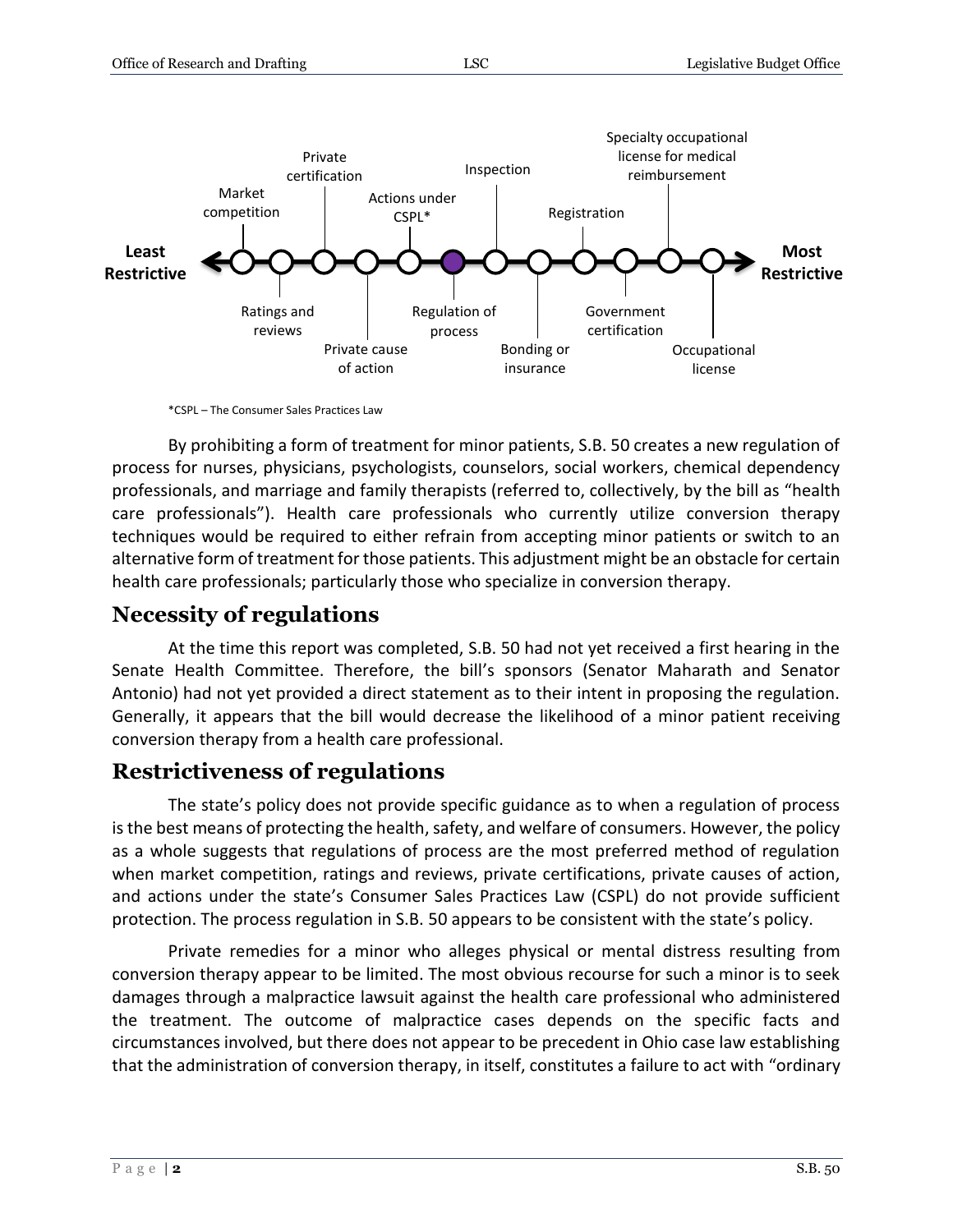skill, care, and diligence" as required by law.<sup>3</sup> According to a statement by the American Medical Association (AMA) and Health Professionals Advancing LGBTQ Equality (GLMA), "[a]ll leading professional medical and mental health associations reject 'conversion therapy' as a legitimate medical treatment." <sup>4</sup> However, opposition to the technique is not universal among patients and practitioners.

The practicality of the malpractice remedy is further complicated by the time limit for bringing medical malpractice actions. Continuing law generally requires that such actions be commenced within one year of the event that caused damages. There are exceptions to the rule; for example, the time limit does not begin tolling until a minor plaintiff reaches the age of adulthood and it may be extended for up to an additional three years if the injury is not discovered immediately.<sup>5</sup> Nonetheless, a malpractice action is not a suitable remedy for injuries that manifest themselves much later in life.

It might also be relevant that medical malpractice actions are reactionary in nature – they reimburse plaintiffs for harm that has already occurred. Conversely, the process regulations in S.B. 50 apply prospectively – they prohibit conduct that has yet to occur. If the goal is to shield minors from conversion therapy, a prospective regulation against such treatments is a more direct way to achieve it.

#### **Other regulatory policies**

S.B. 50 modifies established regulatory frameworks that apply to health care professionals who practice in Ohio. The law does not contain a general statement explaining the state's intent in regulating the professions.<sup>6</sup>

## **IMPACT STATEMENT**

### **Opportunities for employment**

The process regulations prescribed by the bill would reduce the scope of practice for health care professionals; however, conversion therapy to minors is unlikely to be a significant portion of any health care practice.<sup>7</sup> As such, this bill is unlikely to have a significant impact on employment.

<sup>3</sup> See, *Ault v. Hall*, 119 Ohio St. 422, 428 (1928).

<sup>&</sup>lt;sup>4</sup> AMA and GLMA, [Issue Brief: LGBTQ change efforts \(so-called](https://www.ama-assn.org/system/files/2019-12/conversion-therapy-issue-brief.pdf) "conversion therapy"), (2018).

<sup>5</sup> R.C. 2305.113 and 2305.16, neither in the bill.

<sup>6</sup> See, e.g., R.C. chapters 4723, 4731, 4732, 4757, and 4758.

 $<sup>7</sup>$  The Williams Institute estimates in "Conversion Therapy and LGBT Youth" that, as of June 2019, in the</sup> states that did not ban the practice, approximately 16,000 LGBT youth will receive conversion therapy from a licensed professional before they reach the age of 18. This would equal approximately 500 LGBT youth in Ohio.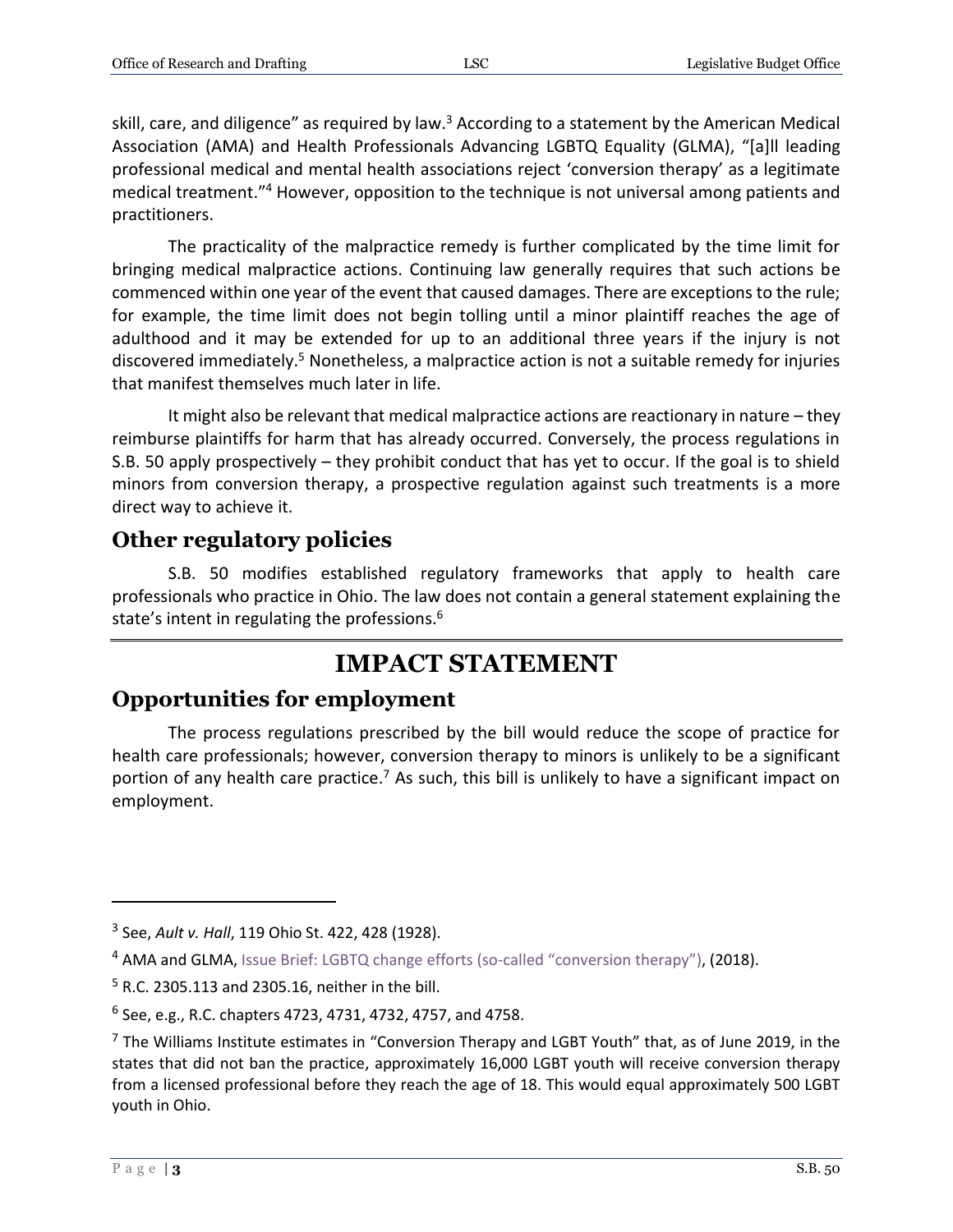#### **Consumer choice**

This bill would reduce consumer choice by eliminating conversion therapy as a treatment option for minor patients. Due to the small number of such patients, such restrictions are unlikely to significantly reduce the availability of health care professionals, or the availability of conversion therapy to adults.

#### **Market competition**

This bill would eliminate competition among licensed health care professionals who provide this conversion therapy to minors.

#### **Cost to government**

This bill may impose some additional cost to government in the form of any additional investigative or disciplinary procedures.

### **SUMMARY OF PROPOSED REGULATION.**

The bill prohibits the use of conversion therapy when providing mental health treatment to a minor.<sup>8</sup> Conversion therapy is defined as, "the practice of seeking to change a person's sexual orientation, including efforts to change behaviors, gender identity, or gender expression, or to reduce or eliminate sexual or romantic attractions or feelings toward a person of the same gender."<sup>9</sup> This prohibition applies to all health care professionals.<sup>10</sup> The appropriate state licensing board must suspend, revoke, or refuse to renew the license or certificate of registration of practitioners who engage in conversion therapy with a minor.<sup>11</sup> The bill does not prohibit assisting in a patient-initiated gender transition, preventing or addressing unlawful conduct or unsafe sexual practices, or providing counseling, including counseling that may help a patient manage their gender identity or sexual orientation but does not seek to change it.<sup>12</sup>

<sup>8</sup> R.C. 4743.09(B).

 $9$  R.C. 4743.09(A)(2).

 $10$  R.C.4743.09(A)(3).

<sup>11</sup> R.C. 4743.09(D), 4723.93, 4731.45, 4732.34, 4757.46, and 4758.73.

<sup>12</sup> R.C. 4743.09(C).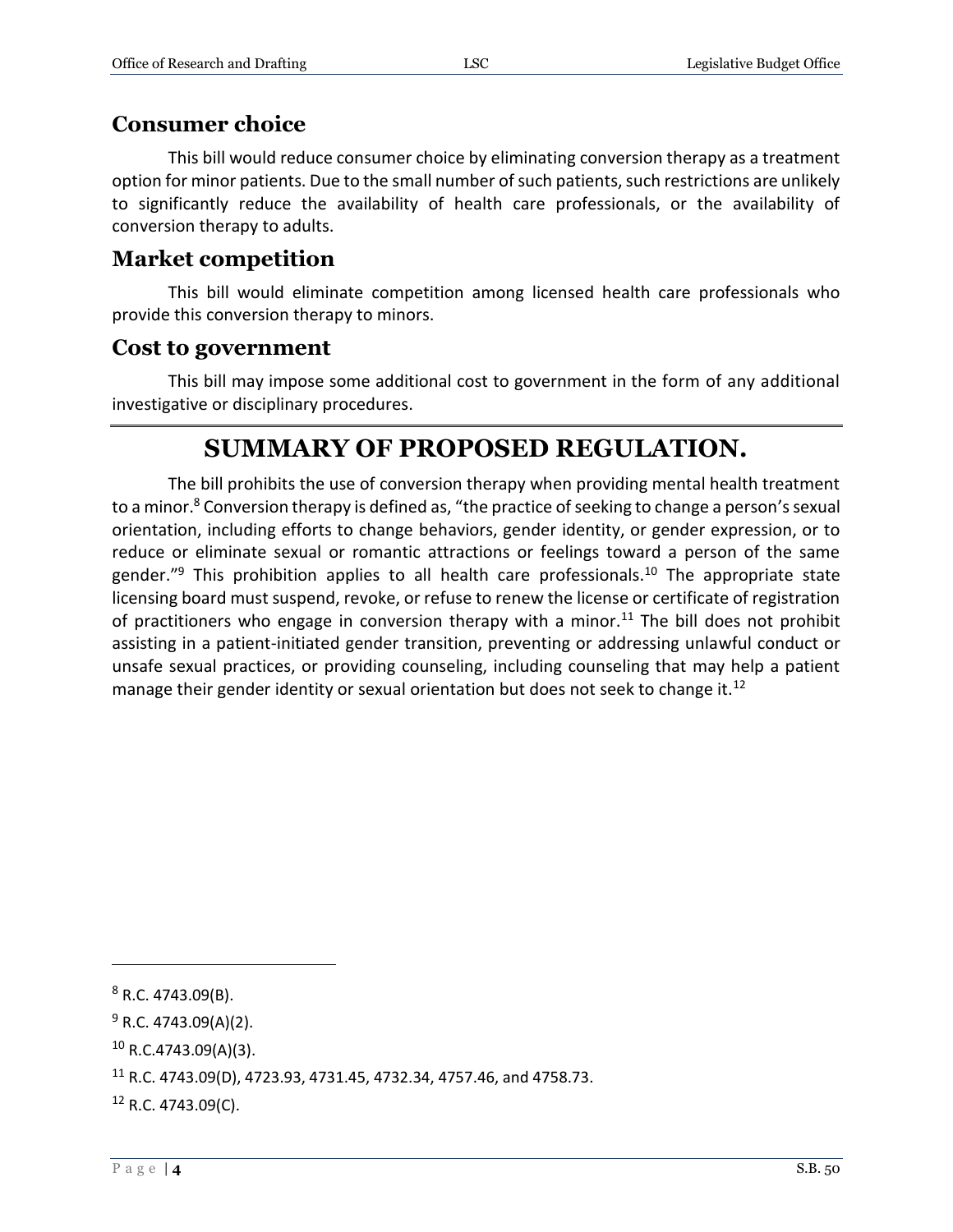## **COMPARISON TO OTHER STATES**

According to the Movement Advancement Project (MAP), 20 states have banned conversion therapy for minors.<sup>13</sup> One additional state, North Carolina, restricts conversion therapy for minors by prohibiting the use of taxpayer dollars for conversion therapy practices.<sup>14</sup> See the table below for a comparison of laws banning conversion therapy for minors in Illinois, New York, California, New Mexico, and Maryland. The language in S.B. 50 is comparable to these five states.

| <b>Conversion Therapy for Minors</b> |                                                                                                                                                                                                                                                                                                    |                                                                                                                                                                                                                                                                                                                                                                                                                          |                                                                                                                                                                                         |  |  |
|--------------------------------------|----------------------------------------------------------------------------------------------------------------------------------------------------------------------------------------------------------------------------------------------------------------------------------------------------|--------------------------------------------------------------------------------------------------------------------------------------------------------------------------------------------------------------------------------------------------------------------------------------------------------------------------------------------------------------------------------------------------------------------------|-----------------------------------------------------------------------------------------------------------------------------------------------------------------------------------------|--|--|
| <b>State</b>                         | <b>Penalties for Practicing Conversion Therapy</b><br><b>With Minors</b>                                                                                                                                                                                                                           | <b>Professions Impacted</b>                                                                                                                                                                                                                                                                                                                                                                                              | <b>Other Notable</b><br><b>Provisions</b>                                                                                                                                               |  |  |
| Illinois $15$                        | May be subject to discipline by the<br>practitioner's licensing entity or disciplinary<br>review board. Depending on the board,<br>discipline may include refusal to issue a<br>license, license suspension or revocation,<br>reprimand, fines, probation, or other actions<br>deemed appropriate. | Clinical psychologists, school psychologists,<br>psychiatrists, clinical social workers, social<br>workers, marriage and family therapists,<br>associate licensed marriage and family<br>therapists, professional counselors, clinical<br>professional counselors, and any students,<br>interns, volunteers, or other persons<br>assisting or acting under the direction or<br>guidance of these licensed professionals. | Prohibits commercial<br>messaging that<br>represents<br>homosexuality as a<br>mental illness with the<br>intent to encourage<br>concealment or<br>suppression of sexual<br>orientation. |  |  |

<sup>&</sup>lt;sup>13</sup> MAP, [Conversion](https://www.lgbtmap.org/equality-maps/conversion_therapy) "Therapy" Laws (March 12, 2021).

<sup>14</sup> [N.C. Exec. Order No. 97](https://files.nc.gov/governor/documents/files/EO_97_Protecting_Minors_from_Conversion_Therapy.pdf) (August 2, 2019).

<sup>15</sup> 405 Illinois Compiled Statues (ILCS) 48/15, 48/25, and 48/30; 225 ILCS 15/15, 20/19, 55/85, and 107/80.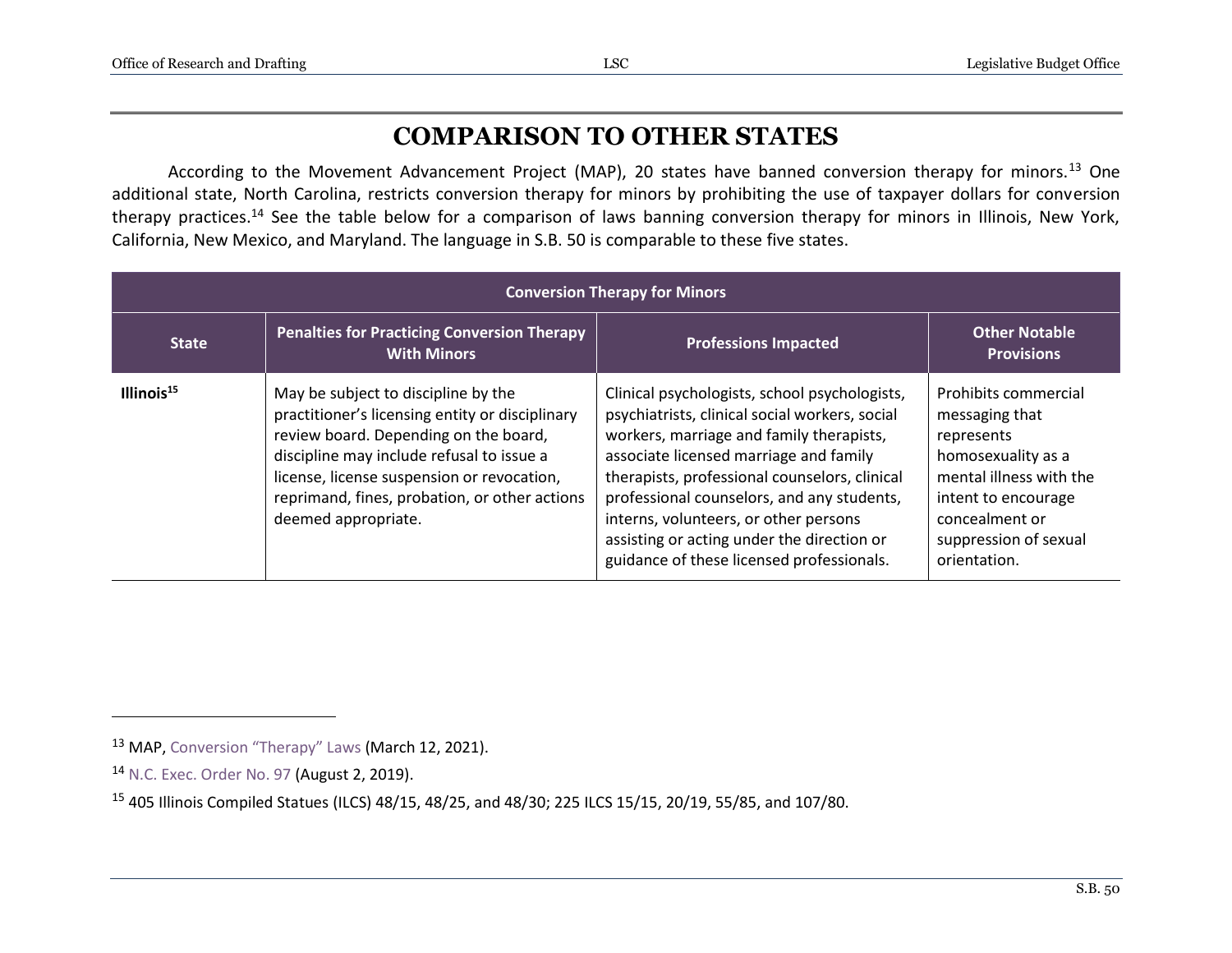| <b>Conversion Therapy for Minors</b> |                                                                                                                                                                                                                                                                                                                          |                                                                                                                                                                                                                                                                                                   |                                           |  |  |
|--------------------------------------|--------------------------------------------------------------------------------------------------------------------------------------------------------------------------------------------------------------------------------------------------------------------------------------------------------------------------|---------------------------------------------------------------------------------------------------------------------------------------------------------------------------------------------------------------------------------------------------------------------------------------------------|-------------------------------------------|--|--|
| <b>State</b>                         | <b>Penalties for Practicing Conversion Therapy</b><br><b>With Minors</b>                                                                                                                                                                                                                                                 | <b>Professions Impacted</b>                                                                                                                                                                                                                                                                       | <b>Other Notable</b><br><b>Provisions</b> |  |  |
| New York <sup>16</sup>               | Shall be subject to discipline by the State<br>Board for Professional Medical Conduct that<br>may include license suspension, limitation,<br>revocation, and annulment, limitation on<br>registration or issuance of any further<br>license, censure and reprimand, fines,<br>education or training, and public service. | All professionals licensed by the State Board<br>of Medicine, the State Board of Psychology,<br>the State Board of Social Work, the State<br>Board for Mental Health Practitioners, or any<br>other person designated as a mental health<br>professional pursuant to law, rule, or<br>regulation. | N/A                                       |  |  |
| California <sup>17</sup>             | Shall be subject to discipline by the<br>practitioner's licensing entity. Depending on<br>the board, discipline may include license<br>revocation or suspension, reprimand,<br>probation, or any other actions deemed<br>appropriate.                                                                                    | Mental health professionals including<br>psychiatrists; psychologists; psychological<br>assistants, interns, or trainees; marriage and<br>family therapists and trainees; licensed<br>educational psychologists, credentialed<br>school psychologists; social workers; and<br>counselors.         | N/A                                       |  |  |
| New Mexico <sup>18</sup>             | May be subject to discipline by the<br>practitioner's licensing entity. Depending on<br>the board, discipline may include refusal to<br>issue a license, license suspension or<br>revocation, censure, reprimand, fines, or<br>probation.                                                                                | All professionals regulated by the state of<br>New Mexico.                                                                                                                                                                                                                                        | N/A                                       |  |  |

<sup>16</sup> New York Consolidated Laws Service Pub Health 230-a; Educ. 6509-e, 6511, and 6531-a.

<sup>17</sup> California Business and Professions Code 865, 865.1, 865.2., 2227, 2960, 4983, and 4996.11.

<sup>18</sup> New Mexico Statutes Annotated 61-1-3.3, 61-3-28, 61-6-15, 61-9-13, 61-9A-26, 61-10-15.1, and 61-31-17.